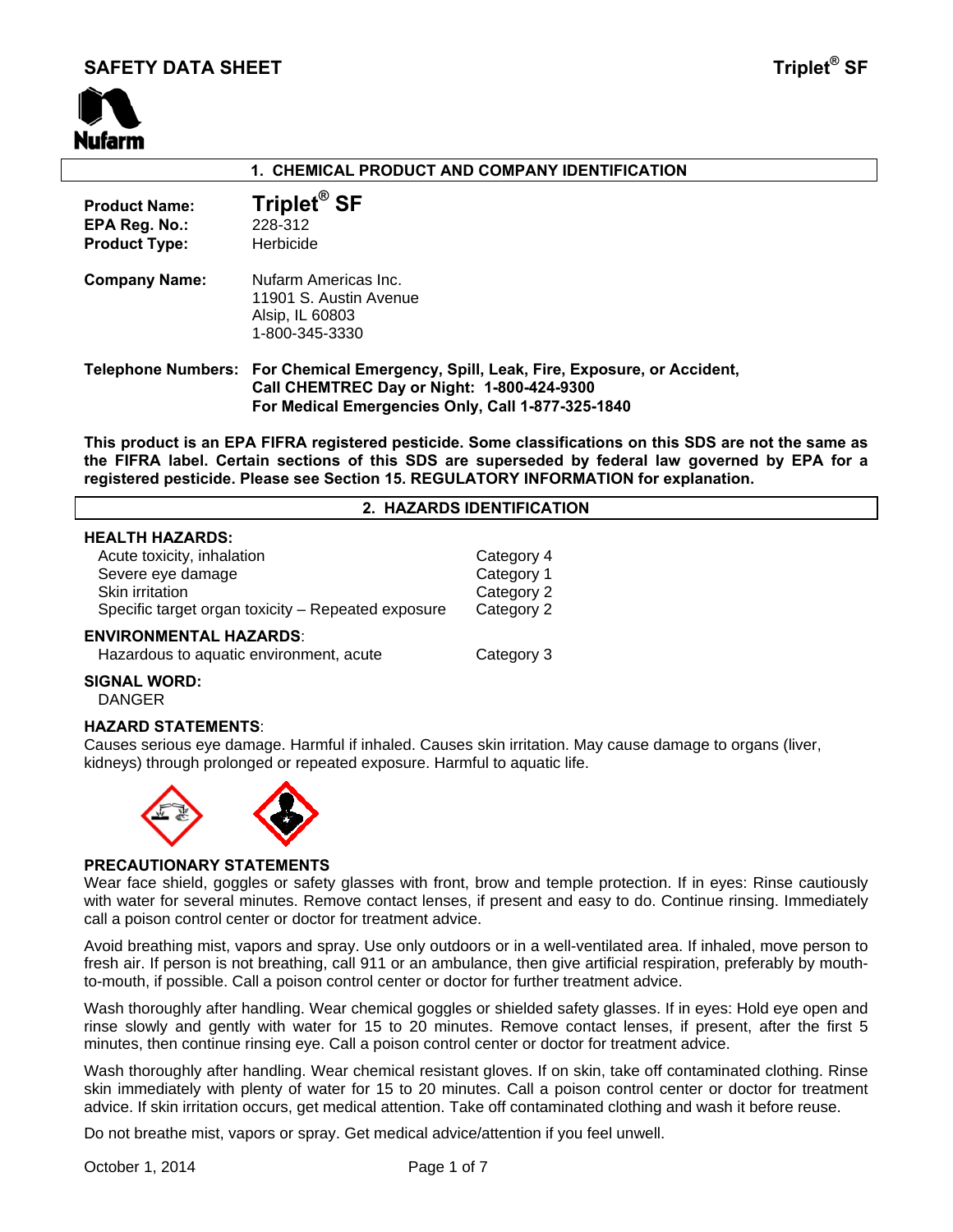# **SAFETY DATA SHEET** THE SECOND STATE  $\mathbf{S}$  and  $\mathbf{S}$  is the second state  $\mathbf{S}$  is the second state  $\mathbf{S}$

| 3. COMPOSITION / INFORMATION ON INGREDIENTS |
|---------------------------------------------|
|---------------------------------------------|

| <b>COMPONENT</b>                                                           | <b>CAS NO.</b> | % BY WEIGHT |
|----------------------------------------------------------------------------|----------------|-------------|
| Dimethylamine Salt of 2,4-Dichlorophenoxyacetic Acid                       | 2008-39-1      | 30.56       |
| Dimethylamine Salt of (+)-R-2-(2-Methyl-4-Chlorophenoxy)<br>propionic acid | 66423-09-4     | 8.17        |
| Dimethylamine Salt of Dicamba (3,6-Dichloro-o-anisic Acid)                 | 2300-66-5      | 2.77        |
| Inert Ingredients                                                          |                | 58.50       |

**Synonyms:** Mixture of 2,4-D, Mecoprop-p (MCPP-p) and Dicamba

## **4. FIRST AID MEASURES**

**If in Eyes:** Hold eye open and rinse slowly and gently with water for 15 to 20 minutes. Remove contact lenses, if present, after the first 5 minutes, then continue rinsing eye. Call a poison control center or doctor for treatment advice.

**If Swallowed:** Call a poison control center or doctor immediately for treatment advice. Have person sip a glass of water if able to swallow. Do not induce vomiting unless told to do so by the poison control center or doctor. Do not give anything by mouth to an unconscious person.

**If on Skin or Clothing:** Take off contaminated clothing. Rinse skin immediately with plenty of water for 15 to 20 minutes. Call a poison control center or doctor for treatment advice.

**If Inhaled:** Move person to fresh air. If person is not breathing, call 911 or an ambulance, then give artificial respiration, preferably by mouth-to-mouth, if possible. Call a poison control center or doctor for further treatment advice.

**Note to Physician**: Probably mucosal damage may contraindicate the use of gastric lavage.

#### **5. FIRE FIGHTING MEASURES**

**Extinguishing Media:** Recommended for large fires: foam or water spray. Recommended for small fires: dry chemical or carbon dioxide.

**Special Fire Fighting Procedures:** Firefighters should wear NIOSH/MSHA approved self-contained breathing apparatus and full fire-fighting turn out gear. Dike area to prevent runoff and contamination of water sources. Dispose of fire control water later.

**Unusual Fire and Explosion Hazards:** If water is used to fight fire, contain runoff, using dikes to prevent contamination of water supplies. Dispose of fire control water later.

**Hazardous Decomposition Materials (Under Fire Conditions):** May produce gases such as hydrogen chloride and oxides of carbon and nitrogen.

#### **6. ACCIDENTAL RELEASE MEASURES**

**Personal Precautions:** Wear appropriate protective gear for the situation. See Personal Protection information in Section 8.

**Environmental Precautions:** Prevent material from entering public sewer systems or any waterways. Do not flush to drain. Large spills to soil or similar surfaces may necessitate removal of topsoil. The affected area should be removed and placed in an appropriate container for disposal.

**Methods for Containment:** Dike spill using absorbent or impervious materials such as earth, sand or clay. Collect and contain contaminated absorbent and dike material for disposal.

**Methods for Cleanup and Disposal:** Avoid creation of dusty conditions. If dry, sweep or scoop up material and place into container for disposal. If wet, pump any free liquid into an appropriate closed container. Decontaminate tools and equipment following cleanup. See Section 13: DISPOSAL CONSIDERATIONS for more information.

**Other Information:** Large spills may be reportable to the National Response Center (800-424-8802) and to state and/or local agencies.

# **7. HANDLING AND STORAGE**

#### **HANDLING**:

Do not get in eyes, or on skin or clothing. Corrosive, causes irreversible eye damage. Users should wash hands before eating, drinking, chewing gum, using tobacco or using the toilet. Remove clothing immediately if pesticide gets inside. Then wash thoroughly and put on clean clothing. Remove Personal Protective Equipment (PPE) immediately after handling this product. Wash the outside of gloves before removing. As soon as possible, wash thoroughly and change into clean clothing.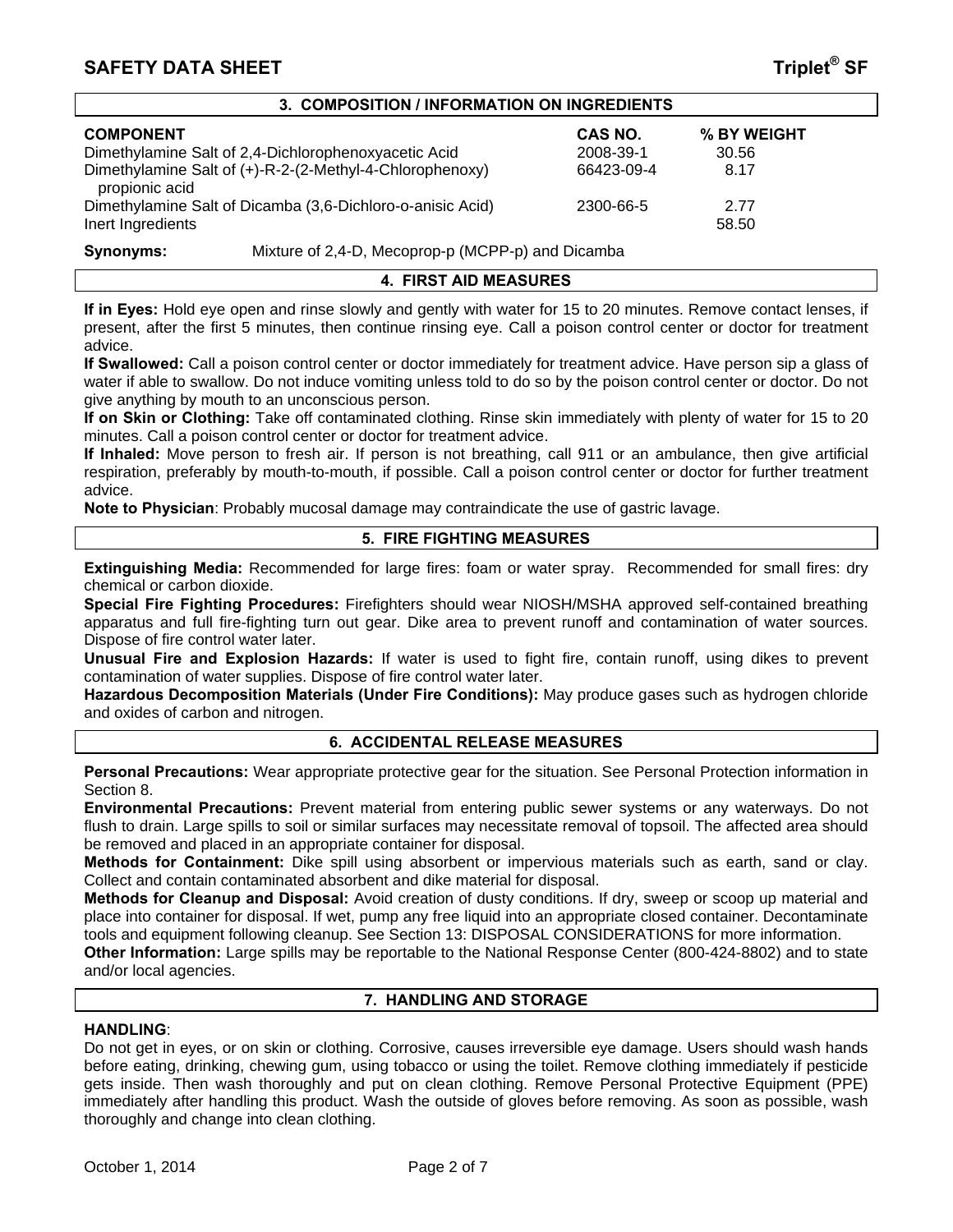# **SAFETY DATA SHEET Triplet<sup>®</sup> SF**

# **STORAGE:**

Always use original container to store pesticides in a secured warehouse or storage building. Store at temperatures above 32° F. If allowed to freeze, remix before using. This does not alter the product. Containers should be opened in well-ventilated areas. Keep container tightly sealed when not in use. Do not stack cardboard cases more than two pallets high. Do not store near open containers of fertilizer, seed or other pesticides. Do not contaminate water, food or feed by storage or disposal.

#### **8. EXPOSURE CONTROLS / PERSONAL PROTECTION**

## **Engineering Controls:**

Where engineering controls are indicated by specific use conditions or a potential for excessive exposure, use local exhaust ventilation at the point of generation.

## **Personal Protective Equipment:**

**Eye/Face Protection:** To avoid contact with eyes, wear face shield, goggles or safety glasses with front, brow and temple protection. An emergency eyewash or water supply should be readily accessible to the work area.

**Skin Protection:** To avoid contact with skin, wear coveralls over long-sleeved shirt and long pants, shoes plus socks, and chemical-resistant gloves. For overhead exposure, wear chemical-resistant headgear. Wear a chemical-resistant apron when cleaning equipment, mixing, or loading. An emergency shower or water supply should be readily accessible to the work area.

**Respiratory Protection:** Not normally required. If vapors or mists exceed acceptable levels, wear NIOSH approved air-purifying respirator with cartridges/canisters approved for use against pesticides.

**General Hygiene Considerations:** Personal hygiene is an important work practice exposure control measure and the following general measures should be taken when working with or handling this material: 1) do not store, use and/or consume foods, beverages, tobacco products, or cosmetics in areas where this material is stored; 2) wash hands and face carefully before eating, drinking, using tobacco, applying cosmetics or using the toilet.

#### **Exposure Guidelines:**

|                        | <b>OSHA</b> |             | <b>ACGIH</b> |             |      |
|------------------------|-------------|-------------|--------------|-------------|------|
| <b>Component</b>       | TWA         | <b>STEL</b> | TWA          | <b>STEL</b> | Unit |
| DMA Salt of 2,4-D      | 10*         | NE          | $10*$        | <b>NE</b>   | mq/m |
| DMA Salt of Mecoprop-p | <b>NE</b>   | ΝE          | ΝE           | NE          |      |
| DMA Salt of Dicamba    | NΕ          | ΝE          | <b>NE</b>    | NE          |      |

\*Based on adopted limit for 2,4-D NE = Not Established

# **9. PHYSICAL AND CHEMICAL PROPERTIES**

| Appearance:                                   | Dark brown colored liquid                     |
|-----------------------------------------------|-----------------------------------------------|
| Odor:                                         | Mild odor                                     |
| Odor threshold:                               | No data available                             |
| pH:                                           | 6-8                                           |
| Melting point/freezing point:                 | $32^{\circ}$ F (0° C)                         |
| Initial boiling point and boiling range       | No data available                             |
| Flash point:                                  | Not applicable due to aqueous formulation     |
| <b>Evaporation rate:</b>                      | No data available                             |
| Flammability (solid, gas):                    | No data available                             |
| Upper/lower flammability or explosive limits: | No data available                             |
| Vapor pressure:                               | No data available                             |
| Vapor density:                                | No data available                             |
| <b>Relative density:</b>                      | 1.127 g/cm <sup>3</sup> (9.4 lbs/gal) @ 21° C |
| Solubility(ies):                              | Soluble                                       |
| Partition coefficient: n-octanol/water:       | No data available                             |
| <b>Autoignition temperature:</b>              | No data available                             |
| <b>Decomposition temperature:</b>             | No data available                             |
| <b>Viscosity:</b>                             | 7.95 cPs @ 21° C                              |
|                                               |                                               |

**Note:** Physical data are typical values, but may vary from sample to sample. A typical value should not be construed as a guaranteed analysis or as a specification.

#### **10. STABILITY AND REACTIVITY**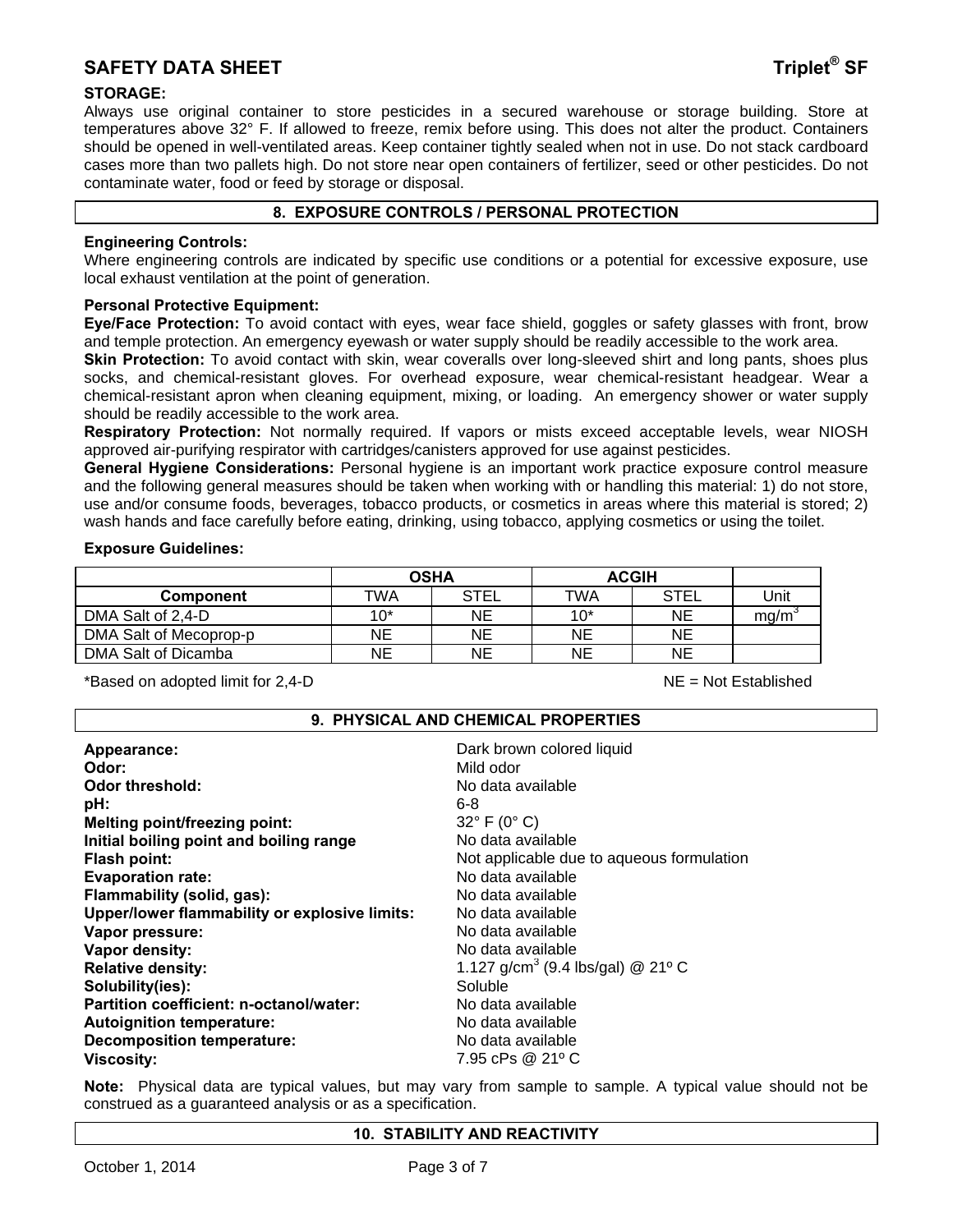# **SAFETY DATA SHEET** THE SECOND STATE  $\mathbf{S}$  and  $\mathbf{S}$  is the second of  $\mathbf{S}$  and  $\mathbf{S}$

**Chemical Stability:** This material is stable under normal handling and storage conditions.

**Conditions to Avoid:** Excessive heat. Do not store near heat or flame.

**Incompatible Materials:** Strong oxidizing agents: bases and acids.

**Hazardous Decomposition Products:** Under fire conditions may produce gases such as hydrogen chloride and oxides of nitrogen and carbon.

#### **11. TOXICOLOGICAL INFORMATION**

# **Potential Health Effects:**

**Likely Routes of Exposure:** Inhalation, ingestion, eye and skin contact.

**Eye Contact:** Causes irreversible eye damage. Vapors and mist can cause irritation.

**Skin Contact:** Slightly toxic and slightly irritating based on toxicity studies. Overexposure by skin absorption may cause symptoms similar to those for ingestion.

**Ingestion:** Harmful if swallowed. May cause nausea, vomiting, abdominal pain, decreased blood pressure, muscle weakness, muscle spasms.

**Inhalation:** Harmful if inhaled. Overexposure may cause upper respiratory tract irritation and symptoms similar to those from ingestion.

**Medical Conditions Aggravated by Exposure:** Inhalation of product may aggravate existing chronic respiratory problems such as asthma, emphysema or bronchitis. Skin contact may aggravate existing skin disease.

#### **Toxicological Data:**

Data from laboratory studies on this product are summarized below:

**Oral:** Rat LD<sub>50</sub>: >1697 mg/kg **Dermal:** Rabbit LD<sub>50</sub>: >5,000 mg/kg **Inhalation:** Rat 4-hr  $LC_{50}$ :  $>2.14$  mg/l **Eye Irritation:** Rabbit: Moderately irritating **Skin Irritation: Rabbit: Moderately irritating Skin Sensitization:** Guinea pig: Not a sensitizer

**Subchronic (Target Organ) Effects:** Repeated overexposure to phenoxy herbicides may cause effects to liver, kidneys, blood chemistry, and gross motor function. Rare cases of peripheral nerve damage have been reported, but extensive animal studies have failed to substantiate these observations, even at high doses for prolonged periods. Repeated overexposure to dicamba may cause liver changes or a decrease in body weight.

**Carcinogenicity / Chronic Health Effects:** The International Agency for Research on Cancer (IARC) lists exposure to chlorophenoxy herbicides as a class 2B carcinogen, the category for limited evidence for carcinogenicity in humans. However, more current 2,4-D lifetime feeding studies in rats and mice, as well as an MCPP lifetime feeding study in rats, did not show carcinogenic potential. The U.S. EPA has given 2,4-D and dicamba a Class D classification (not classifiable as to human carcinogenicity).

**Reproductive Toxicity:** No impairment of reproductive function attributable to 2,4-D have been noted in laboratory animal studies. Animal tests with dicamba have not demonstrated reproductive effects.

**Developmental Toxicity:** Studies in laboratory animals with 2,4-D and MCPP have shown decreased fetal body weights and delayed development in the offspring at doses toxic to mother animals. Animal tests with dicamba have not demonstrated developmental effects.

**Genotoxicity:** There have been some positive and some negative studies, but the weight of evidence is that neither 2,4-D nor MCPP is mutagenic. Animal tests with dicamba have not demonstrated mutagenic effects.

#### **Assessment Carcinogenicity:**

This product contains substances that are considered to be probable or suspected human carcinogens as follows:

|                          | <b>Regulatory Agency Listing As Carcinogen</b> |      |            |      |
|--------------------------|------------------------------------------------|------|------------|------|
| Component                | <b>ACGIH</b>                                   | IARC | <b>NTP</b> | OSHA |
| Chlorophenoxy Herbicides | No                                             | 2Β   | No         | No   |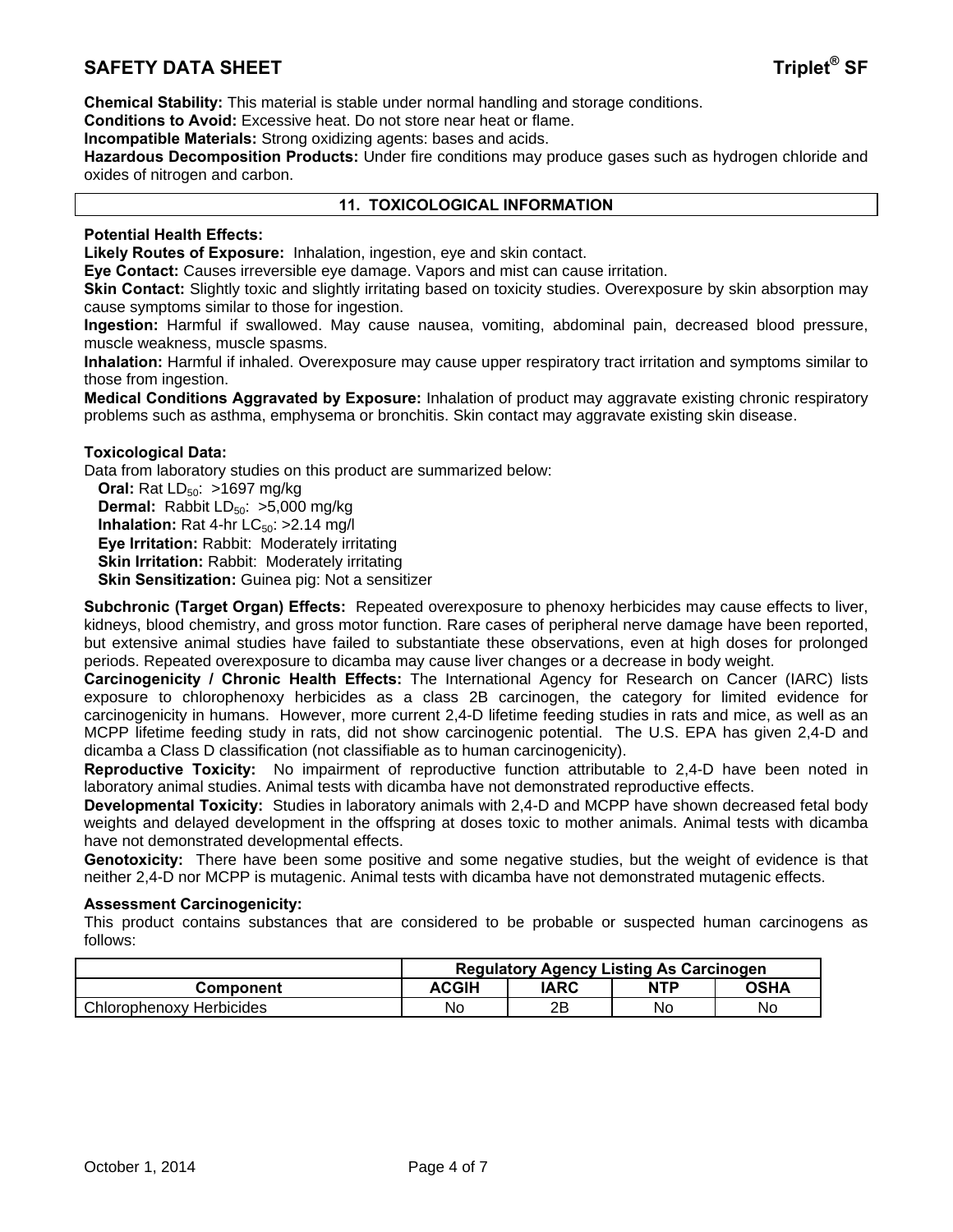# **12. ECOLOGICAL INFORMATION**

# **Environmental Hazards:**

This product is toxic to aquatic invertebrates. Drift or runoff may adversely affect aquatic invertebrates and nontarget plants.

# **Ecotoxicity:**

Data on 2,4-D Dimethylamine Salt:

| 96-hour LC <sub>50</sub> Bluegill:<br>96-hour LC <sub>50</sub> Rainbow Trout:<br>48-hour EC <sub>50</sub> Daphnia:                     | $524 \text{ mg/l}$<br>250 mg/l<br>184 mg/l       | Bobwhite Quail Oral LD <sub>50</sub> :<br>Mallard Duck 8-day Dietary LC <sub>50</sub> :          | 500 mg/kg<br>>5,620 ppm      |
|----------------------------------------------------------------------------------------------------------------------------------------|--------------------------------------------------|--------------------------------------------------------------------------------------------------|------------------------------|
| Data on Mecoprop-p:<br>96-hour LC <sub>50</sub> Bluegill:<br>48-hour EC <sub>50</sub> Daphnia:                                         | >100 mg/l (literature)<br>>270 mg/l (literature) | 72-hour $EC_{50}$ Green Algae:                                                                   | >270 mg/l (literature)       |
| Data on Dicamba:<br>96-hour LC <sub>50</sub> Bluegill:<br>96-hour LC <sub>50</sub> Rainbow Trout:<br>48-hour EC <sub>50</sub> Daphnia: | $135 \text{ mg/l}$<br>135 mg/l<br>110 mg/l       | Bobwhite Quail 8-day Dietary LC <sub>50</sub> :<br>Mallard Duck 8-day Dietary LC <sub>50</sub> : | $>10,000$ ppm<br>>10,000 ppm |

# **Environmental Fate:**

In laboratory and field studies, 2,4-D DMA salt rapidly dissociated to parent acid in the environment. The typical half-life of the resultant 2,4-D acid ranged from a few days to a few weeks. Mecoprop-p DMA rapidly dissociates to parent mecoprop-p in the environment. In soil, mecoprop-p is microbially degraded with a typical half-life of approximately 11 to 15 days. Dicamba poorly binds to soil particles, is potentially mobile in the soil and highly soluble in water. Aerobic soil metabolism is the main degradative process for dicamba with a typical half-life of 2 weeks. Degradation is slower when low soil moisture limits microbe populations. In water, microbial degradation is the main route of dicamba dissipation. Aquatic hydrolysis, volatilization, adsorption to sediments, and bioconcentration are not expected to be significant.

#### **13. DISPOSAL CONSIDERATIONS**

#### **Waste Disposal Method:**

Pesticide wastes are toxic. If container is damaged or if pesticide has leaked, contain all spillage. Absorb and clean up all spilled material with granules or sand. Place in a closed, labeled container for proper disposal. Improper disposal of excess pesticide, spray mixtures, or rinsate is a violation of Federal law and may contaminate groundwater. If these wastes cannot be disposed of by use according to label instructions, contact your State Pesticide or Environmental Control Agency, or the Hazardous Waste representative at the nearest EPA Regional Office for guidance.

#### **Container Handling and Disposal:**

**CONTAINER DISPOSAL:** Nonrefillable container. Do not reuse or refill containers. Triple rinse container (or equivalent) promptly after emptying.

**Nonrefillable container ≤ 5 gallons:** Triple rinse as follows: Empty the remaining contents into application equipment or a mix tank and drain for 10 seconds after the flow begins to drip. Fill the container 1/4 full with water and recap. Shake for 10 seconds. Pour rinsate into application equipment or a mix tank or store rinsate for later use or disposal. Drain for 10 seconds after the flow begins to drip. Repeat this procedure two more times. Then offer for recycling if available or puncture and dispose of in a sanitary landfill, or by incineration, or, if allowed by state and local authorities, by burning. If burned, stay out of smoke.

**Nonrefillable > 5 gallons:** Triple rinse as follows: Empty the remaining contents into application equipment or a mix tank. Fill the container 1/4 full with water. Replace and tighten closures. Tip container on its side and roll it back and forth, ensuring at least one complete revolution, for 30 seconds. Stand the container on its end and tip it back and forth several times. Turn the container over onto its other end and tip it back and forth several times. Empty the rinsate into application equipment or a mix tank or store rinsate for later use or disposal. Repeat this procedure two more times. Then offer for recycling if available or puncture and dispose of in a sanitary landfill, or by incineration, or, if allowed by state and local authorities, by burning. If burned, stay out of smoke.

**Refillable containers larger than 5 gallons:** Refillable container. Refill this container with pesticide only. Do not reuse this container for any other purpose. Cleaning the container before final disposal is the responsibility of the person disposing of the container. Cleaning before refilling is the responsibility of the refiller. To clean the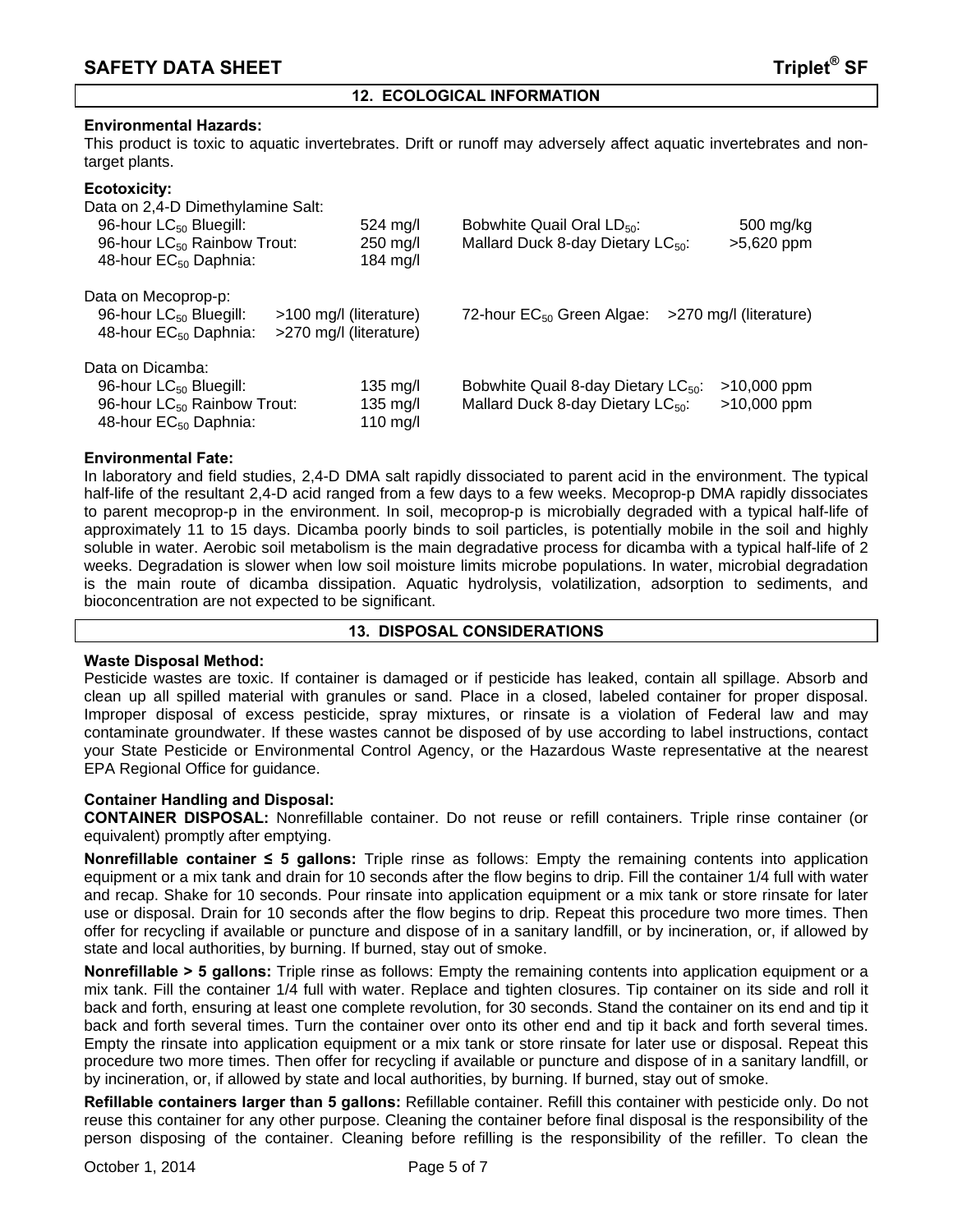# **SAFETY DATA SHEET Triplet<sup>®</sup> SF**

container before final disposal, empty the remaining contents from this container into application equipment or a mix tank. Fill the container about 10% full with water. Agitate vigorously or recirculate water with the pump for two minutes. Pour or pump rinsate into application equipment or rinsate collection system. Repeat this rinsing procedure two more times.

# **14. TRANSPORTATION INFORMATION**

Follow the precautions indicated in Section 7: HANDLING AND STORAGE of this SDS.

#### **DOT:**

#### **41 gallons per completed package**

Non Regulated

#### **41 gallons per completed package**

UN 3082, Environmentally hazardous substances, liquid, n.o.s., (2,4-D Salt), 9, III, RQ

#### **IMDG**

Non Regulated

#### **IATA**

Non Regulated

#### **15. REGULATORY INFORMATION**

#### **EPA FIFRA INFORMATION**

This chemical is a pesticide product registered by the United States Environmental Protection Agency and is subject to certain labeling requirements under federal pesticide law. These requirements differ from the classification criteria and hazard information required for safety data sheets (SDS), and for workplace labels of non-pesticide chemicals. The hazard information required on the pesticide label is reproduced below. The pesticide label also includes other important information, including directions for use.

DANGER. Corrosive, causes irreversible eye damage. Do not get in eyes, o on skin or clothing. Harmful if swallowed.

## **U.S. FEDERAL REGULATIONS**

**TSCA Inventory:** This product is exempted from TSCA because it is solely for FIFRA regulated use.

#### **SARA Hazard Notification/Reporting:**

#### **Hazard Categories Under Criteria of SARA Title III Rules (40 CFR Part 370):** Immediate and Delayed

#### **Section 313 Toxic Chemical(s):**

Acetic Acid, (2,4-Dichlorophenoxy)- (CAS No. 94-75-7), 25.38% equivalent by weight in product Mecoprop (CAS No. 93-65-2), 6.75% equivalent by weight in product Dicamba (CAS No. 1918-00-9), 2.30% equivalent by weight in product

#### **Reportable Quantity (RQ) under U.S. CERCLA:**

Acetic Acid, (2,4-Dichlorophenoxy)- (CAS No. 94-75-7) 100 pounds Dicamba (CAS No. 1918-00-9) 1,000 pounds

#### **RCRA Waste Code:**

Under RCRA, it is the responsibility of the product user to determine at the time of disposal, whether a material containing the product or derived from the product should be classified as a hazardous waste.

#### **State Information:**

Other state regulations may apply. Check individual state requirements.

**California Proposition 65:** Not Listed.